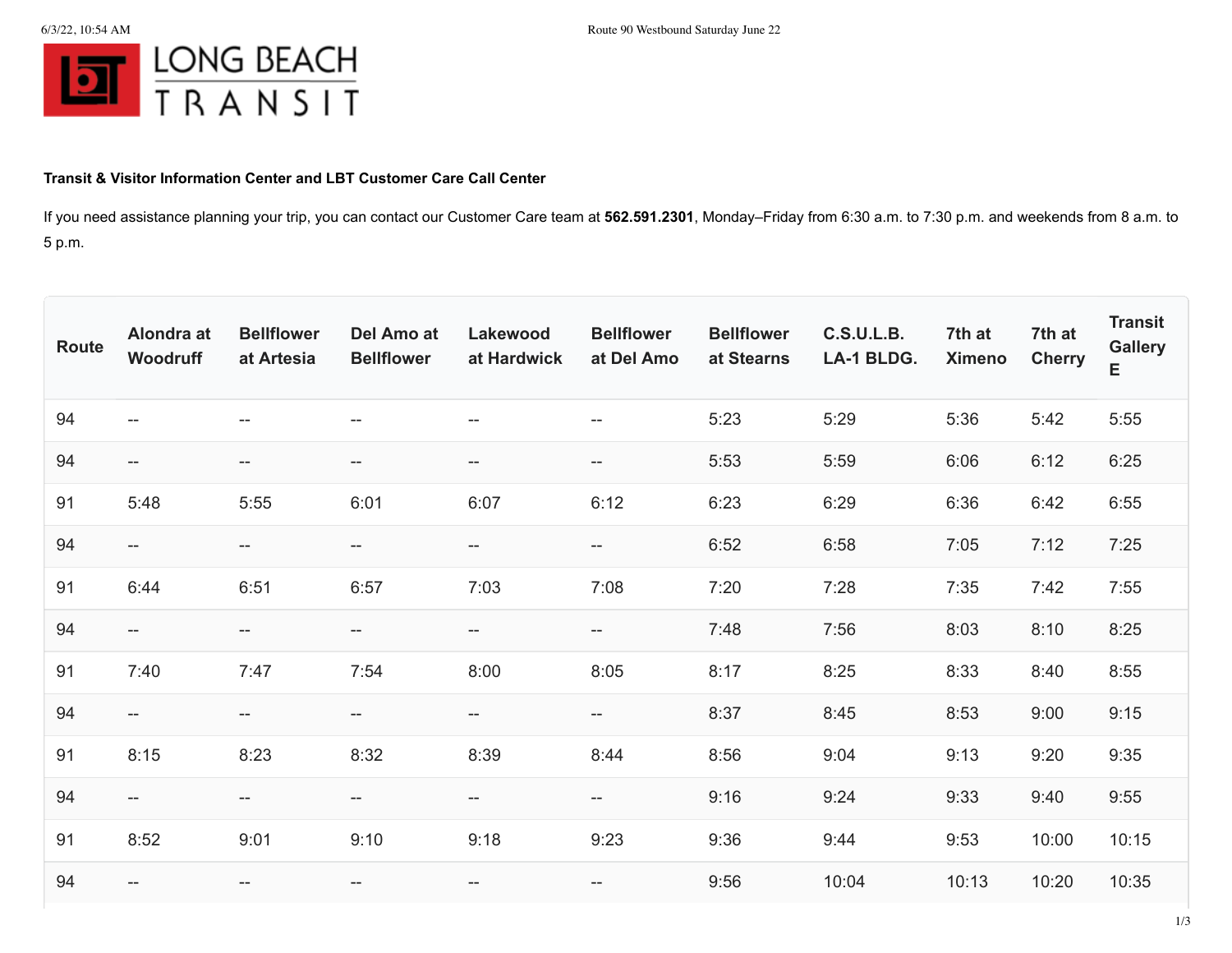6/3/22, 10:54 AM Route 90 Westbound Saturday June 22

| <b>Route</b> | Alondra at<br>Woodruff                              | <b>Bellflower</b><br>at Artesia | Del Amo at<br><b>Bellflower</b>    | Lakewood<br>at Hardwick                             | <b>Bellflower</b><br>at Del Amo                     | <b>Bellflower</b><br>at Stearns | <b>C.S.U.L.B.</b><br>LA-1 BLDG. | 7th at<br><b>Ximeno</b> | 7th at<br><b>Cherry</b> | <b>Transit</b><br><b>Gallery</b><br>Е |
|--------------|-----------------------------------------------------|---------------------------------|------------------------------------|-----------------------------------------------------|-----------------------------------------------------|---------------------------------|---------------------------------|-------------------------|-------------------------|---------------------------------------|
| 91           | 9:31                                                | 9:41                            | 9:50                               | 9:58                                                | 10:03                                               | 10:16                           | 10:24                           | 10:33                   | 10:40                   | 10:55                                 |
| 94           | --                                                  | ——                              | $-\!$                              | $- -$                                               | $- -$                                               | 10:36                           | 10:44                           | 10:53                   | 11:00                   | 11:15                                 |
| 91           | 10:07                                               | 10:18                           | 10:27                              | 10:37                                               | 10:43                                               | 10:56                           | 11:04                           | 11:13                   | 11:20                   | 11:35                                 |
| 94           | $--$                                                | --                              | $-\!$ $\!-$                        | $- -$                                               | $-\!$                                               | 11:16                           | 11:24                           | 11:33                   | 11:40                   | 11:55                                 |
| 91           | $\hspace{0.05cm} -\hspace{0.05cm} -\hspace{0.05cm}$ | $-\!$                           | $\overline{\phantom{a}}$           | 11:17                                               | 11:23                                               | 11:36                           | 11:44                           | 11:53                   | 12:00                   | 12:15                                 |
| 91           | 11:05                                               | 11:16                           | 11:25                              | 11:35                                               | 11:41                                               | 11:54                           | 12:02                           | 12:13                   | 12:20                   | 12:35                                 |
| 94           | $\hspace{0.05cm} -\hspace{0.05cm} -\hspace{0.05cm}$ | $\hspace{0.05cm} \dashv$        | $--$                               | $- -$                                               | $-\!$                                               | 12:14                           | 12:22                           | 12:33                   | 12:40                   | 12:55                                 |
| 91           | 11:44                                               | 11:55                           | 12:04                              | 12:14                                               | 12:21                                               | 12:34                           | 12:42                           | 12:53                   | 1:00                    | 1:15                                  |
| 94           | $- -$                                               | $\overline{\phantom{a}}$        | $\overline{\phantom{a}}$           | $\overline{\phantom{a}}$                            | $-\!$                                               | 12:54                           | 1:02                            | 1:13                    | 1:20                    | 1:35                                  |
| 91           | 12:24                                               | 12:35                           | 12:44                              | 12:54                                               | 1:01                                                | 1:14                            | 1:22                            | 1:33                    | 1:40                    | 1:55                                  |
| 94           | $\hspace{0.05cm} -\hspace{0.05cm} -\hspace{0.05cm}$ | $\hspace{0.05cm} \dashv$        | $\overline{\phantom{a}}$           | $- -$                                               | $\hspace{0.05cm} -\hspace{0.05cm} -\hspace{0.05cm}$ | 1:34                            | 1:42                            | 1:53                    | 2:00                    | 2:15                                  |
| 91           | 1:04                                                | 1:15                            | 1:24                               | 1:34                                                | 1:41                                                | 1:54                            | 2:02                            | 2:13                    | 2:20                    | 2:35                                  |
| 94           | $- -$                                               | $\overline{\phantom{a}}$        | $\hspace{0.05cm} -\hspace{0.05cm}$ | $- -$                                               | $-\!$                                               | 2:14                            | 2:22                            | 2:33                    | 2:40                    | 2:55                                  |
| 91           | 1:44                                                | 1:55                            | 2:04                               | 2:14                                                | 2:21                                                | 2:34                            | 2:42                            | 2:53                    | 3:00                    | 3:15                                  |
| 94           |                                                     |                                 |                                    | $- -$                                               |                                                     | 2:56                            | 3:04                            | 3:13                    | 3:20                    | 3:35                                  |
| 91           | 2:26                                                | 2:37                            | 2:46                               | 2:56                                                | 3:03                                                | 3:16                            | 3:24                            | 3:33                    | 3:40                    | 3:55                                  |
| 94           | --                                                  | --                              | $\hspace{0.05cm} -\hspace{0.05cm}$ | $\hspace{0.05cm} -\hspace{0.05cm} -\hspace{0.05cm}$ | $- -$                                               | 3:36                            | 3:44                            | 3:53                    | 4:00                    | 4:15                                  |
| 91           | 3:08                                                | 3:18                            | 3:26                               | 3:36                                                | 3:44                                                | 3:57                            | 4:04                            | 4:13                    | 4:20                    | 4:35                                  |